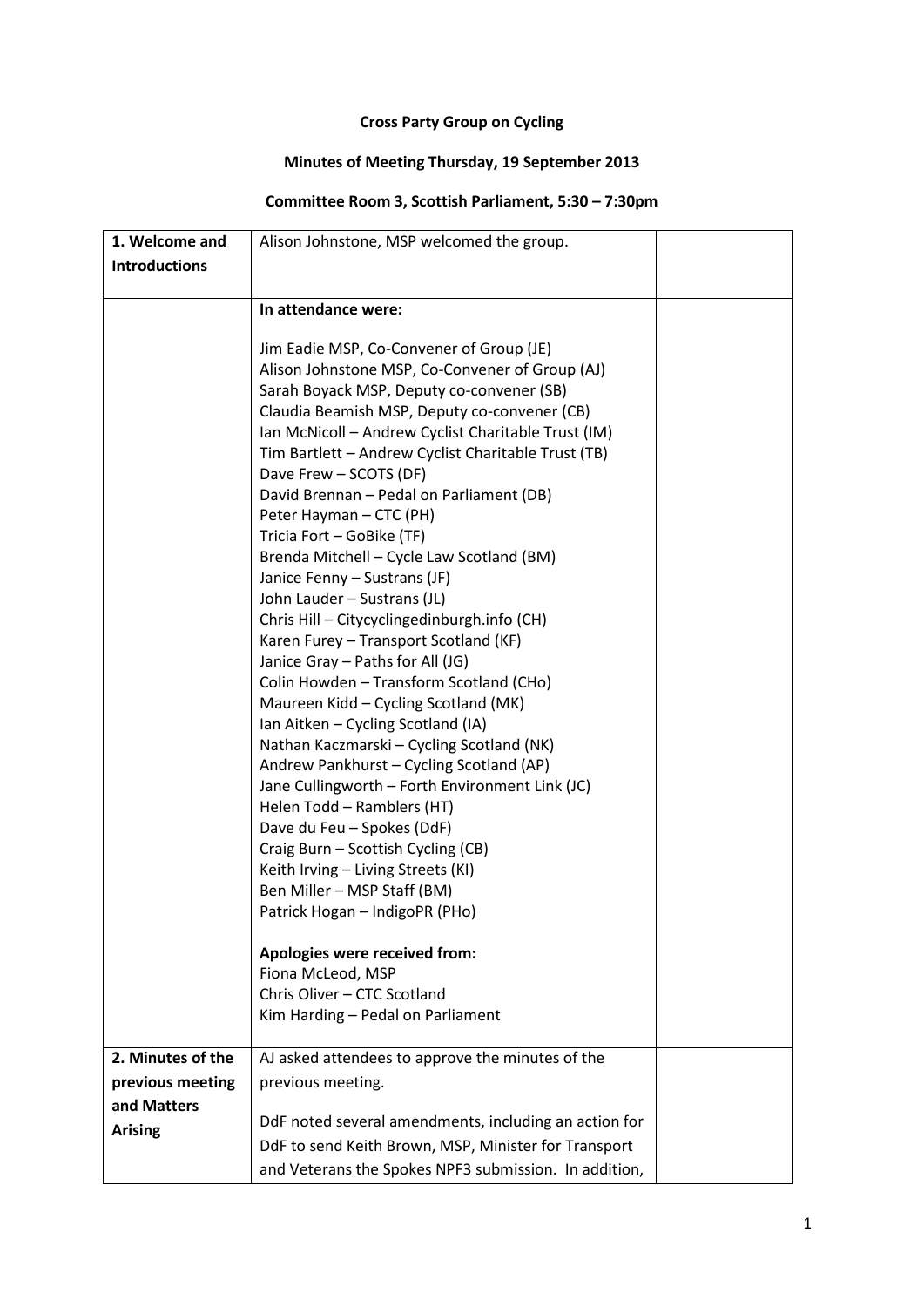|                                                     | DdF noted an amendment with regard to potential<br>invitees for future meetings only suggesting Mark<br>Lazarowicz, MP.<br>TF also noted that there should be actions linked with<br>Cllr Jim Orr in relation to his suggested actions<br>following the study trip to the Netherlands.<br>These amendments will be made to the previous<br>minutes.<br>No other notes or matters arising were raised.<br>All remaining actions were accounted for and minutes<br>approved. |  |
|-----------------------------------------------------|----------------------------------------------------------------------------------------------------------------------------------------------------------------------------------------------------------------------------------------------------------------------------------------------------------------------------------------------------------------------------------------------------------------------------------------------------------------------------|--|
| 3. John Lauder,<br><b>Sustrans Scotland</b>         | AJ introduced John Lauder (JL), Director, Sustrans<br>Scotland.                                                                                                                                                                                                                                                                                                                                                                                                            |  |
| $-$ Cycling<br>Infrastructure in<br><b>Scotland</b> | JL introduced the topic of cycling infrastructure in<br>Scotland and noted that he would cover an overview of<br>Sustrans' work in this area, along with the work being<br>done in partnership and other delivery bodies/funding<br>streams.                                                                                                                                                                                                                               |  |
|                                                     | JL noted that the focus is on the situation post-2007 as<br>this is when a predictable budget had first been put in<br>place. JL added that all capital provided through<br>Sustrans' programmes are on a match-funding basis<br>and that the 3-year spending review has allowed for<br>some more complex projects to be put in place due to<br>ability to forward plan and overcome issues (e.g.,<br>feasibility, land-ownership, etc.).                                  |  |
|                                                     | JL indicated that the capital funding is primarily to<br>target gaps/black spots in the network through the<br>National Cycle Network (NCN) and Community Links<br>programmes, all delivered in partnership to create<br>direct and confident places for people to cycle.                                                                                                                                                                                                  |  |
|                                                     | JL presented the two streams of projects: the NCN and<br>Community Links programmes. NCN expenditure is<br>largely being spent between Oban-Fort William-<br>Inverness on the NCN 78 to create an alternative to the<br>trunk road. JL added that in addition to partnership<br>working with local authorities, volunteers are key to<br>ensuring upkeep of the NCN.                                                                                                       |  |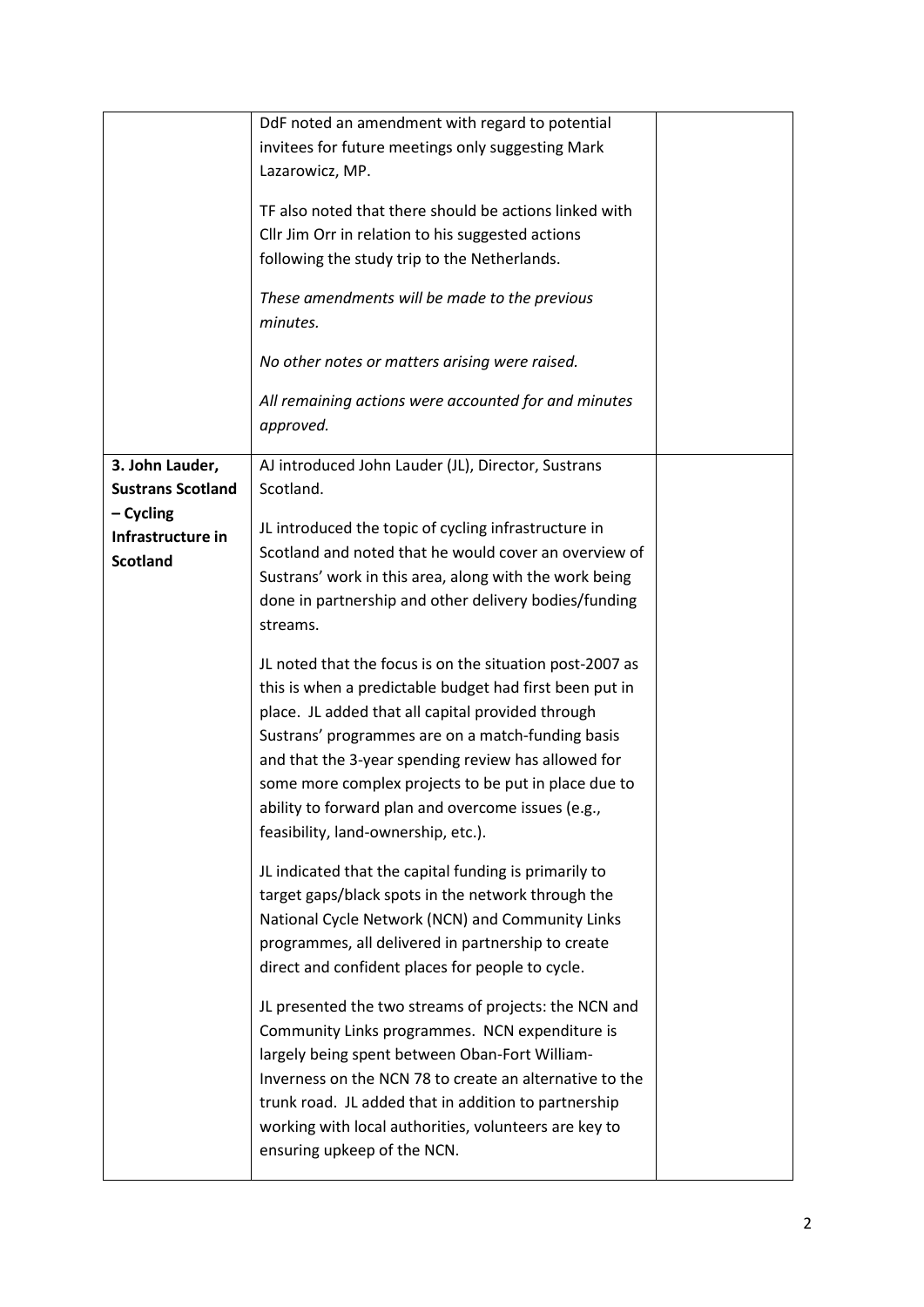| JL noted that the Community Links projects ensure        |  |
|----------------------------------------------------------|--|
| linkages between the NCN, local services and             |  |
| communities. Integral to delivery of Community Links     |  |
| is a partner coming up with ideas; there are over 100    |  |
| Community Links across Scotland. Key to Community        |  |
| Links is that they are used for purposeful trips (so are |  |
| not long-distance routes). Recent calculations have      |  |
| shown that the Benefit: Cost ratios for Community Links  |  |
| schemes have ranged from 2:1 to 9.5:1.                   |  |
| JL added that Sustrans also delivers cycling             |  |
| infrastructure improvements through some elements        |  |
| of maintenance, street design projects and other         |  |
| projects such as Connect2 and the cycle parking grant.   |  |
|                                                          |  |
| JL noted that there is other cycle infrastructure        |  |
| development outwith Sustrans, such as that delivered     |  |
| through other programmes including Smarter Choices,      |  |
| Smarter Places as well as those funded and delivered     |  |
| directly through local and regional government.          |  |
| JL added insight into assembly of funding to deliver     |  |
| cycling infrastructure. JL noted that Cycling Walking    |  |
| and Safer Streets (CWSS) funding is integral as the      |  |
| foundation for delivering infrastructure investment. It  |  |
| is used not only to apply for external funding, but also |  |
| to make the case for internal capital budgets. JL noted  |  |
| that most local authorities do rely on CWSS, and         |  |
| without it some would not take cycling forward.          |  |
| AJ opened the floor to questions.                        |  |
|                                                          |  |
| PH asked about the linkages with core paths and          |  |
| relationship of Sustrans with core paths, particularly   |  |
| maintenance of core paths.                               |  |
| JL noted that where there is overlap of core paths and   |  |
| cycle paths there is an agreement to upgrade mutually,   |  |
| including working with charities that help in delivery   |  |
| such as Paths for All.                                   |  |
| TF questioned whether people do want segregated          |  |
| routes; or whether it would be more beneficial to focus  |  |
| on providing more space on the roads (e.g., Advanced     |  |
| Stop Lines) and enforcement.                             |  |
|                                                          |  |
| JL noted that there is evidence, for example through     |  |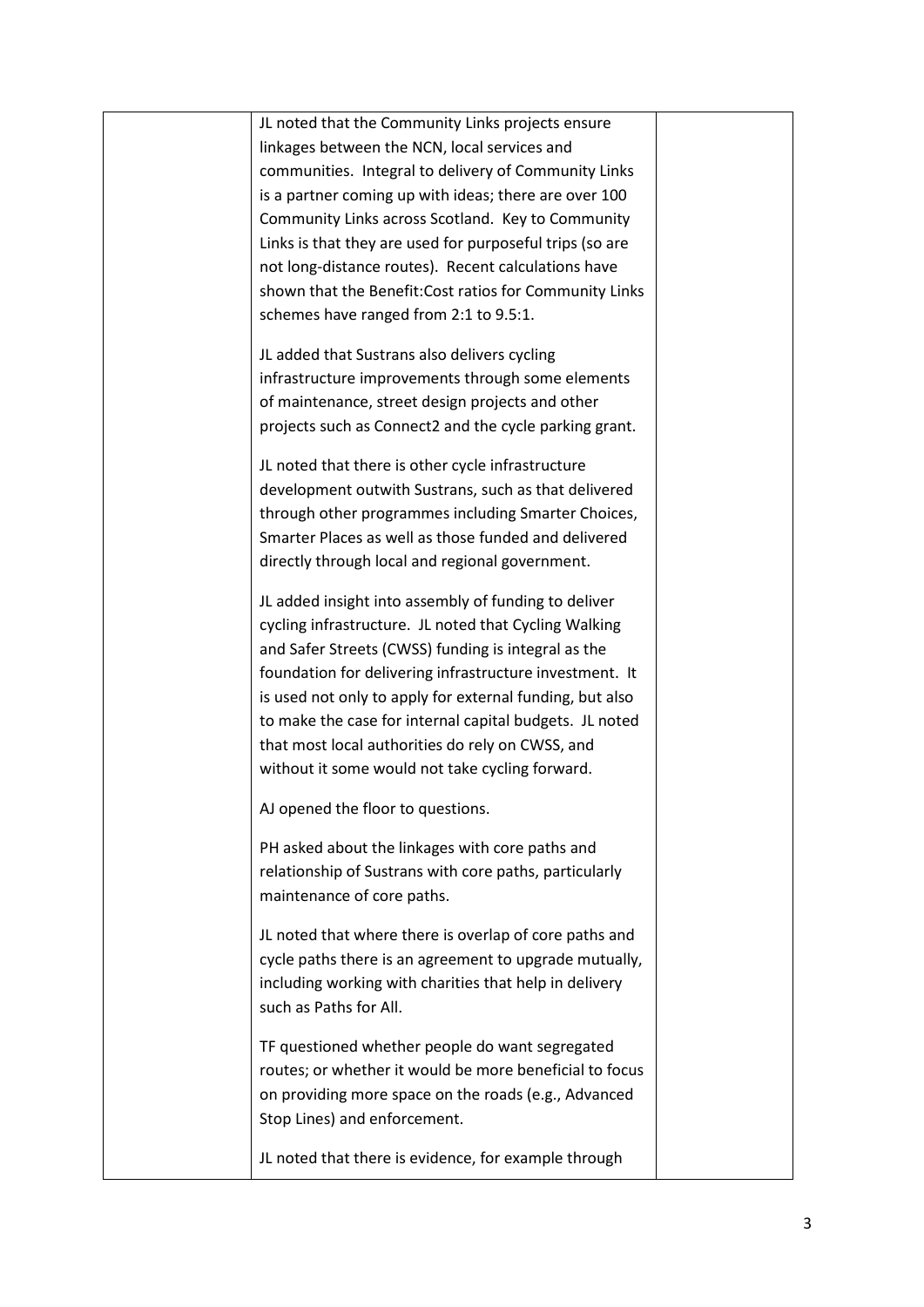| the development of CAPS, that those who want to cycle<br>want safe and predictable routes. The places which<br>have succeeded in getting more people on bicycles<br>provide segregated facilities where they are needed. JL<br>added that this does not mean facilities are segregated<br>everywhere, but the aspiration is to have segregated<br>facilities where they are needed.<br>Please see hand-out from JL attached to minutes for                                                                                                                                                                                                                                                                                                                                                                     |                                 |
|----------------------------------------------------------------------------------------------------------------------------------------------------------------------------------------------------------------------------------------------------------------------------------------------------------------------------------------------------------------------------------------------------------------------------------------------------------------------------------------------------------------------------------------------------------------------------------------------------------------------------------------------------------------------------------------------------------------------------------------------------------------------------------------------------------------|---------------------------------|
| HT noted that Community Links are almost exclusively<br>urban in focus, but accident statistics show that there is<br>an increase in cycling casualties on rural roads. JL<br>clarified that when referring to 'urban' this does include<br>villages and towns in more rural settings.                                                                                                                                                                                                                                                                                                                                                                                                                                                                                                                         |                                 |
| DB asked, in a perfect world, where should large<br>amounts of funding be spent and what is the role of<br>this funding. JL said that local authorities and regional<br>transport partnerships are the key vanguard of delivery<br>and that to-date, schemes have tended to be smaller<br>scale and act as 'pilots'; however, with larger pots of<br>funding there is an opportunity to implement larger<br>scale schemes to show what can be done.                                                                                                                                                                                                                                                                                                                                                            |                                 |
| In relation to JL's briefing, DdF noted that the Trunk<br>Road Cycle Budget should also be added as a source of<br>funding.                                                                                                                                                                                                                                                                                                                                                                                                                                                                                                                                                                                                                                                                                    |                                 |
| DdF also added that, through the research Spokes does<br>into cycle funding in Scotland, it is clear that many<br>councils put in little, if any, of their own budget into<br>cycling. In addition, 36% of CWSS funding is required to<br>be put into cycling. DdF followed this up by asking<br>whether there is scope for guidance/rules surrounding<br>the grant-funding to take consideration whether a<br>council's own capital funding is being used and, if so,<br>should these schemes gain a higher priority for access<br>to these match-funding opportunities. JL noted this<br>and said that he is happy to look into it. KF added that<br>the 36% was established a few years ago and they are<br>potentially looking at changing this to better reflect the<br>average across local authorities. |                                 |
|                                                                                                                                                                                                                                                                                                                                                                                                                                                                                                                                                                                                                                                                                                                                                                                                                | further information and detail. |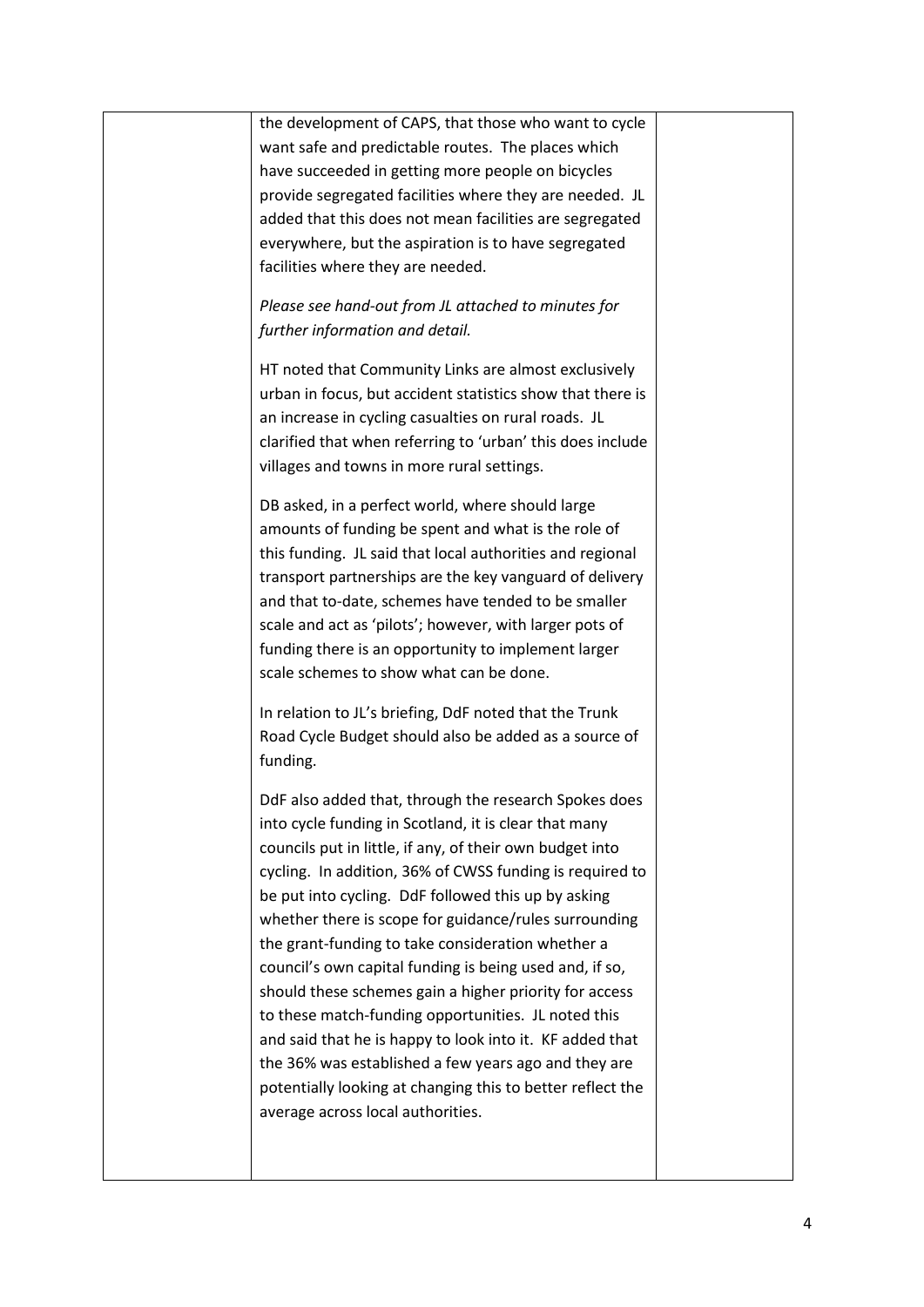|                          | <b>ACTION:</b>                                            | <b>KF/Transport</b> |
|--------------------------|-----------------------------------------------------------|---------------------|
|                          |                                                           | <b>Scotland</b>     |
|                          | KF/Transport Scotland to look at minimum proportion       |                     |
|                          | of spend on cycling as part of CWSS funding.              |                     |
|                          | DB asked whether focus should be on smaller projects      |                     |
|                          | or on a large exemplar project. AJ and JE noted that      |                     |
|                          | there had been discussions amongst the Co-conveners       |                     |
|                          | and Deputy Conveners on this subject and CB had           |                     |
|                          | suggested that there should be an initiative to establish |                     |
|                          | an exemplar cycling project. JE added that this idea has  |                     |
|                          | been communicated to the Minister. AJ added that          |                     |
|                          | during the Nordic Horizons event last year, the Danish    |                     |
|                          | representative suggested an exemplar project could        |                     |
|                          | support wider delivery of cycling infrastructure. CB      |                     |
|                          | added that there could be scope to highlight local        |                     |
|                          | authorities that are not as committed to cycling to help  |                     |
|                          | focus their minds on making good decisions to secure      |                     |
|                          | funding, highlighting the need for knowledge to be        |                     |
|                          | shared to raise confidence. JL agreed that delivering     |                     |
|                          | projects across the board helps develop the knowledge     |                     |
|                          | bank of delivering cycling projects across Scotland. DdF  |                     |
|                          | noted that an exemplar project could be positive, but     |                     |
|                          | warned not to move all funding into an exemplar to        |                     |
|                          | ensure that knowledge and experience can continue to      |                     |
|                          | be gained across Scotland.                                |                     |
|                          |                                                           |                     |
|                          |                                                           |                     |
| 4. Cycling Action        | AJ introduced the topic for discussion and reminded the   |                     |
| <b>Plan for Scotland</b> | Cross-Party Group of the Group's purpose: "To raise the   |                     |
| 2013                     | profile of cycling within the Scottish Parliament and to  |                     |
|                          | promote cycle-friendly policies and priorities."          |                     |
|                          |                                                           |                     |
|                          | IA noted the forthcoming Ministerial Leadership           |                     |
|                          | Summit (taking place on 24 September in Edinburgh),       |                     |
|                          | which highlights some positive movement with regard       |                     |
|                          | to leadership - one of the recommendations in Cycling     |                     |
|                          | Scotland's CAPS Progress Report. IA also noted that the   |                     |
|                          | National Assessment of Local Authority Cycling Policy     |                     |
|                          | will soon be completed and will provide an overview for   |                     |
|                          | local authorities attending the Summit.                   |                     |
|                          |                                                           |                     |
|                          |                                                           |                     |
|                          |                                                           |                     |
|                          |                                                           |                     |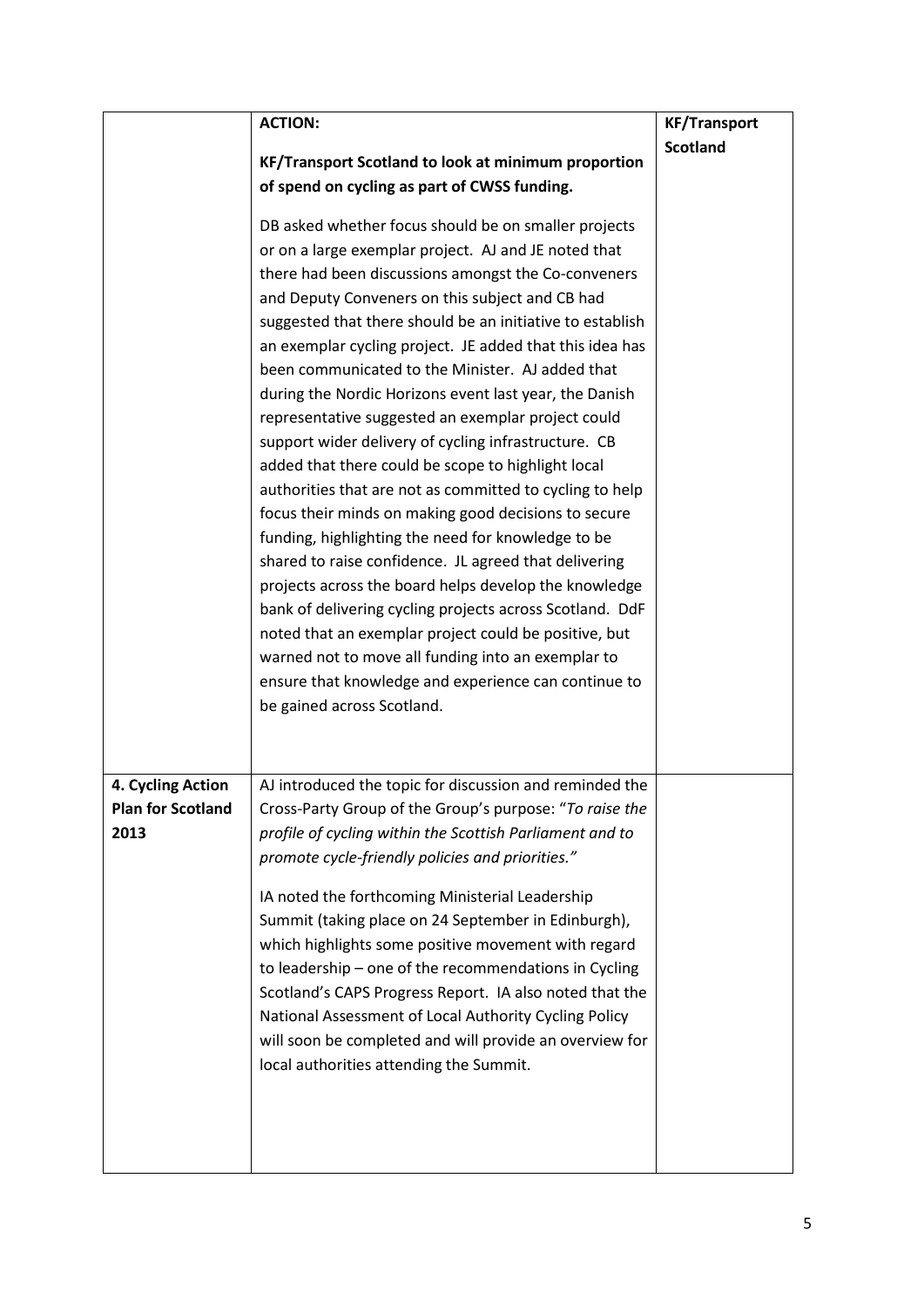| CH asked who was invited to the Ministerial Leadership<br>Summit; KF answered that all local authority Heads of<br>Transport and Transport Conveners were invited and to<br>date they had 39 responses.<br>DB asked whether there would be publication of<br>attendees or a report of the Summit. KF noted that a<br>report would be compiled and that this could be<br>circulated.<br><b>ACTION:</b><br>KF to provide summary report on Ministerial<br>Leadership Summit to CPG for circulation. CPG (NK) to<br>circulate report once received.<br>AJ noted Action 8 within CAPS 2013 relating to 20mph                                                                                                                                                      | <b>KF and CPG (NK)</b> |
|---------------------------------------------------------------------------------------------------------------------------------------------------------------------------------------------------------------------------------------------------------------------------------------------------------------------------------------------------------------------------------------------------------------------------------------------------------------------------------------------------------------------------------------------------------------------------------------------------------------------------------------------------------------------------------------------------------------------------------------------------------------|------------------------|
| schemes and asked the CPG whether this was<br>something parliamentarians and members could push<br>for and highlight.<br>DF, IA and CH noted some considerations including<br>enforcement campaigns, speed limits, funding for<br>implementation and focus on experiences from<br>elsewhere. KF added that the Minister is engaged with<br>safety colleagues on 20mph schemes and Transport<br>Scotland is looking at how to streamline delivery of<br>20mph schemes and potentially provide guidance. The<br>group noted that Police Scotland is a key partner,<br>particularly with regard to 20mph schemes.                                                                                                                                                |                        |
| <b>ACTION:</b><br>CPG (BM) to write to Police Scotland to welcome the<br>and support the Vulnerable Road Users Initiative<br>conducted in Summer 2013; to ask about future plans<br>for enforcement; and to invite to present/take part in<br>a future Cross-Party Group on Cycling meeting.<br>DdF noted Action 2 relating to establishment of cycling<br>strategies for all local authority areas or regional areas<br>by 2015 and added that this may be a good opportunity<br>to link to a CPG Award that recognised good practice.<br>JL added that Sustrans will receive funding to support<br>delivery of Action 2, a "Strategic Cycling Plans<br>Manager". JL added that the aim is for all local<br>authorities to have a strategy in place by 2015. | CPG (BM)               |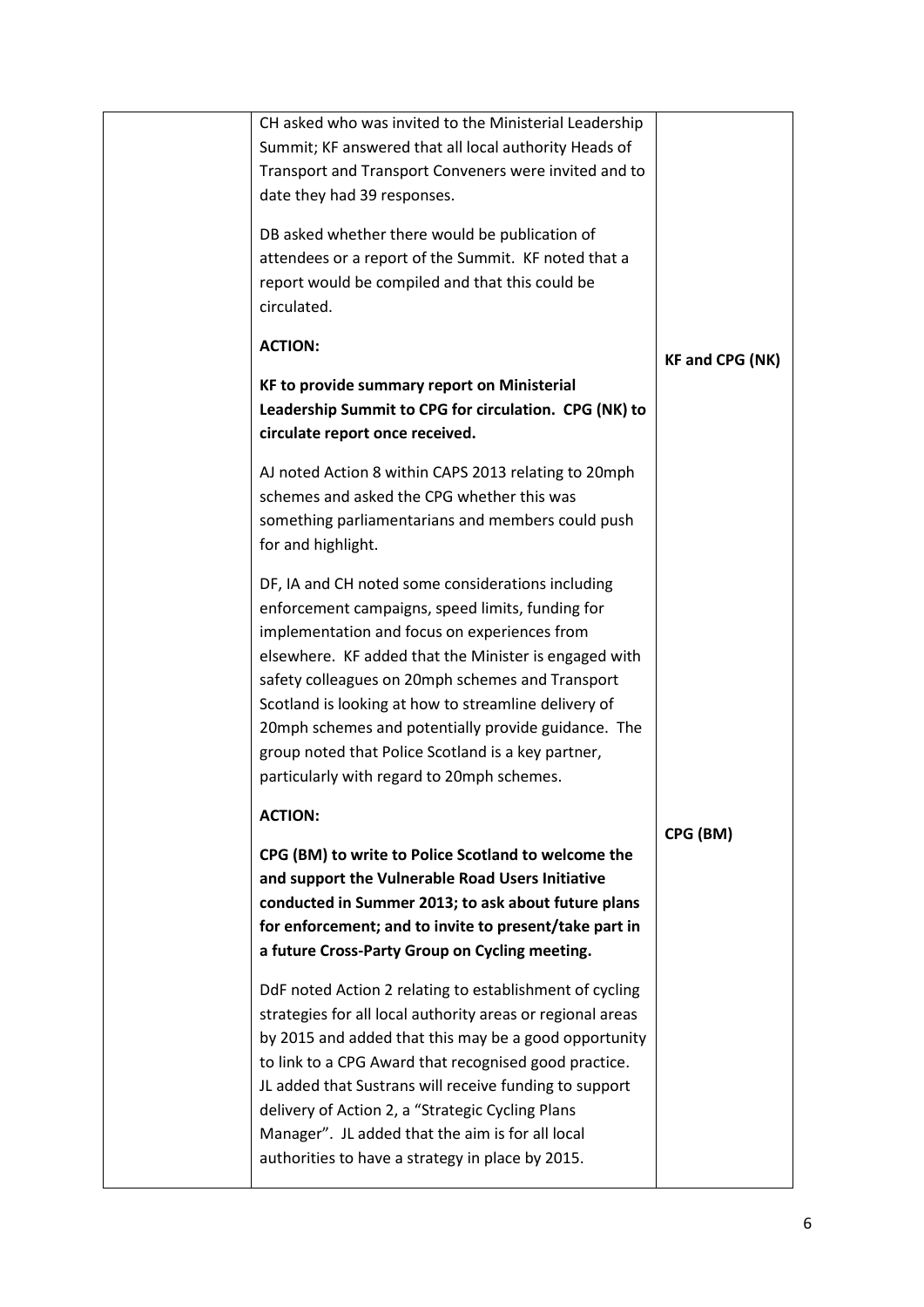| SB added that it is an important step for all local                                                |           |
|----------------------------------------------------------------------------------------------------|-----------|
| authorities to have assistance to establish strategies.                                            |           |
| This will allow everyone to have an opportunity to                                                 |           |
| lobby for change during development of the strategies.                                             |           |
| SB noted the Edinburgh example highlights the                                                      |           |
| importance in lobbying individual councils to impact                                               |           |
| policy and actions.                                                                                |           |
| AJ raised the potential of a cycle champion                                                        |           |
| appointment and suggested a number of options. IA                                                  |           |
| and KF noted that there have been approaches in the                                                |           |
| past on this subject, so these should be reviewed                                                  |           |
| before any new approaches made. KI noted that if                                                   |           |
| champion(s) is (are) identified, it is important that they                                         |           |
| do not only represent male sporting-types and rather                                               |           |
| engage a wider audience (e.g., by including a female                                               |           |
| outside of sport, etc.).                                                                           |           |
| <b>ACTION:</b>                                                                                     |           |
|                                                                                                    | <b>AJ</b> |
| AJ to explore proposal to suggest appointment of                                                   |           |
| <b>Cycle Champion.</b>                                                                             |           |
| AJ noted Action 10 relating to Bikeability Scotland and                                            |           |
| asked IA how this was progressing. IA noted that there                                             |           |
| is definite progress, but barriers are present through a                                           |           |
| bottleneck at some local authorities and with some                                                 |           |
| schools. IA added that key to progressing Bikeability                                              |           |
| Scotland on-road training is delivery at a local level,                                            |           |
| through the local authority and individual schools. This                                           |           |
| will be raised at the Ministerial Leadership Summit.                                               |           |
|                                                                                                    |           |
| JL raised that the increase in funding for capital projects                                        |           |
| is good news, but there should also be additional<br>funding for behaviour change measures such as |           |
| Bikeability Scotland, perhaps approaching other                                                    |           |
| government departments that benefit from these                                                     |           |
| programmes as potential sources.                                                                   |           |
|                                                                                                    |           |
| AJ linked this to encouraging young people taking up                                               |           |
| cycling and one such opportunity could be as part of                                               |           |
| the Commonwealth Games legacy from 2014.                                                           |           |
| CB added that there has been a large increase in                                                   |           |
| membership for Scottish Cycling. Most of this has                                                  |           |
| come from middle-aged males; however, many youth                                                   |           |
| cycling clubs have a waiting list. CB added that                                                   |           |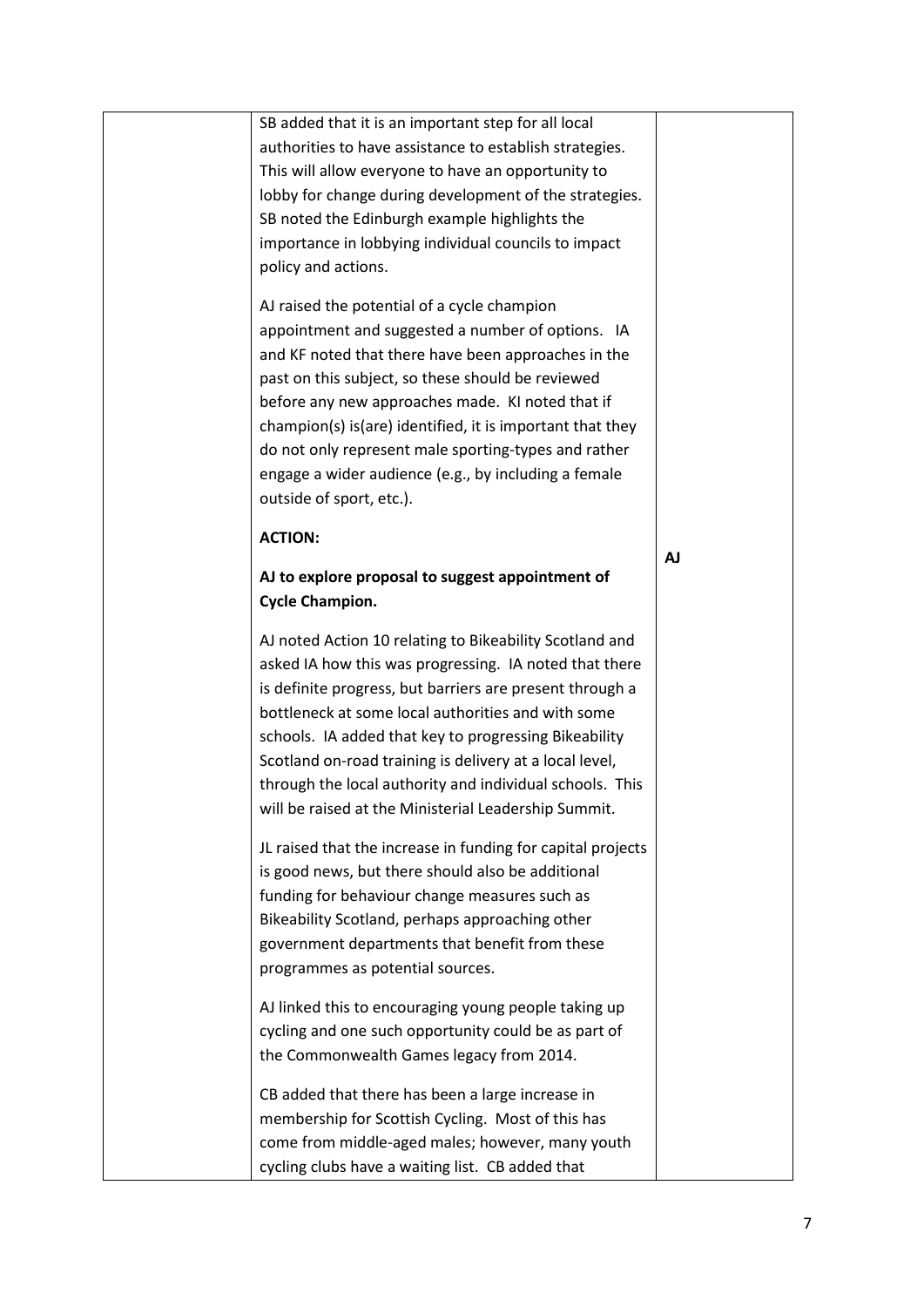|                            | JE and KF clarified that the £20 million is additional<br>funding. DdF noted that the increase in funding is<br>welcome, but that there should be some scrutiny on<br>the funding proposed for 2015-16 where there is<br>predicted to be a drop in total funding for cycling and<br>active travel when compared to 2014-15. DdF also                                                                |           |
|----------------------------|-----------------------------------------------------------------------------------------------------------------------------------------------------------------------------------------------------------------------------------------------------------------------------------------------------------------------------------------------------------------------------------------------------|-----------|
|                            | <b>Circulate Cabinet Secretary for Finance's response to</b><br>Patrick Harvie, MSP query on clarity on cycling within<br>the Draft Budget 2014-15.                                                                                                                                                                                                                                                 |           |
|                            | <b>ACTION:</b>                                                                                                                                                                                                                                                                                                                                                                                      | <b>NK</b> |
|                            | Harvie, MSP. JE noted this as definite progress.<br>KF noted that the clarification on the budget line for<br>cycling has been responded to and this letter can be<br>circulated to the CPG.                                                                                                                                                                                                        |           |
| 5. Draft Budget<br>2014-15 | JE introduced this topic and indicated that the recent<br>Draft Budget 2014-15 announcement included £10<br>million over the next two financial years for cycling<br>infrastructure. The Draft Budget also confirmed the<br>£8.2 million for CWSS in 2014-15. Also, clarity on the<br>cycling budget line has been requested by Patrick                                                             |           |
|                            |                                                                                                                                                                                                                                                                                                                                                                                                     |           |
|                            | closed-roads circuits.<br>Also in this agenda item, the CPG wished to formally<br>note congratulations to Sally Hinchcliffe, Pedal on<br><b>Parliament, for winning the Sheila McKechnie</b><br><b>Foundation (SMK) Transport Campaigner Award.</b>                                                                                                                                                 |           |
|                            | The Group noted that there is concern that children are<br>not able to take part in cycling, and that this should be<br>addressed. PH and DB noted some specific schemes,<br>such as CTC Bike Club and other grassroots projects<br>that support children and young people cycling. CB<br>added the potential in key markets for attracting<br>children and young people to cycling such as BMX and |           |
|                            | and linking new facilities and facility development, as<br>cycling facilities can be low-cost compared to other<br>sports. CB suggested that this could be done by making<br>cycling more 'acceptable' in certain places, e.g., public<br>parks or in closed-roads circuits.                                                                                                                        |           |
|                            | potential capacity could be gained from focusing on                                                                                                                                                                                                                                                                                                                                                 |           |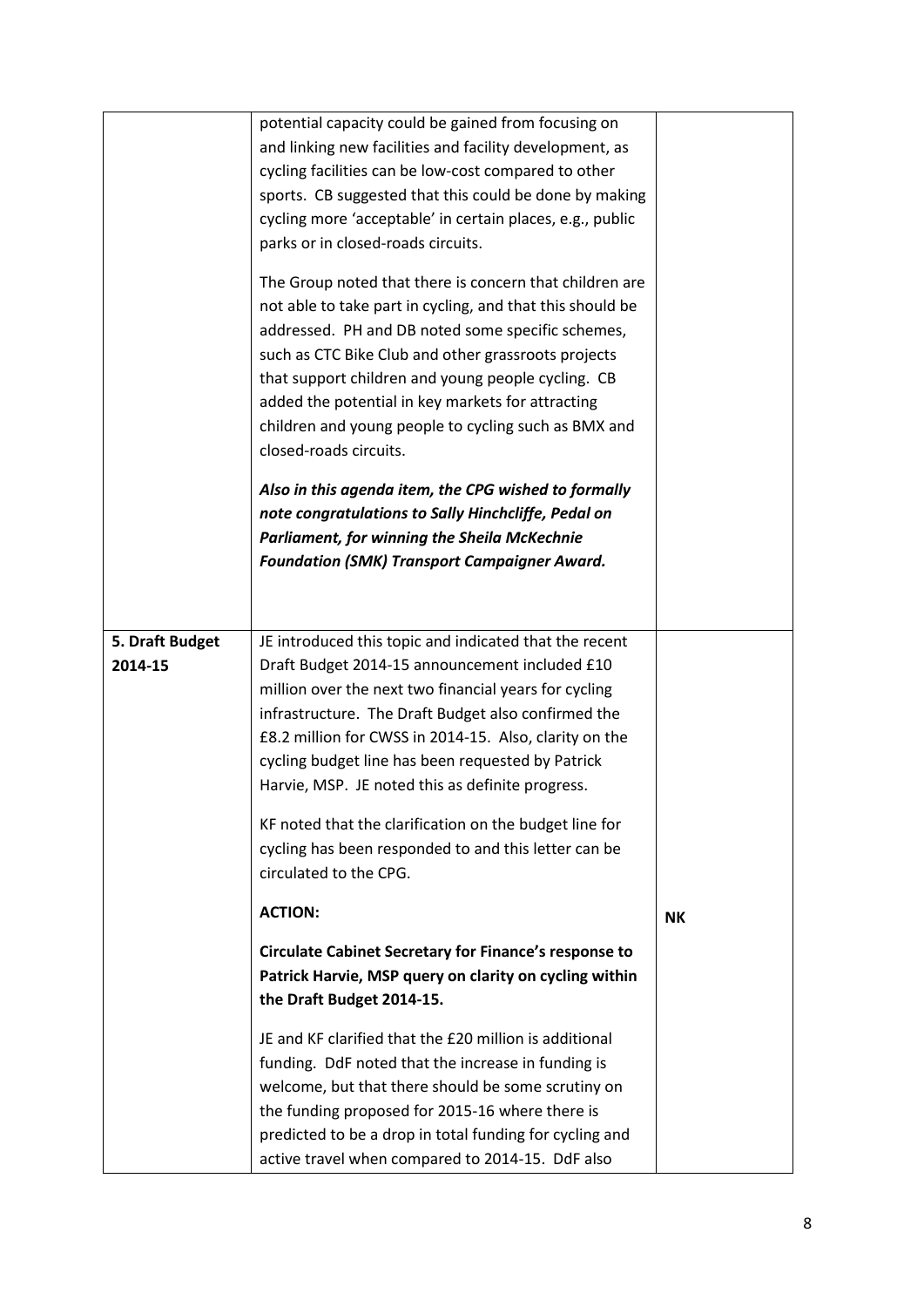|                  | supported the increase on existing funding, but also the<br>focus on an exemplar project with some funding going<br>towards improvements at Leith Walk, Edinburgh, but<br>also potentially through bigger pots of money going to<br>local authorities. DF also noted support from SCOTS<br>for an exemplar project and the improvement of<br>funding for local authorities.<br>DB noted that the £20 million is a step in the right<br>direction, but also called for further increases in<br>funding to reach the 10% as noted in CAPS along with<br>more consistent and clear funding for cycling.<br>KF noted that the £20 million will be matched-funding,<br>so equates to up to £40 million.<br>HT, KI and CHo supported the increase in and budget<br>clarity on funding for cycling but also noted that there<br>needs to be consideration for how the Walking Strategy |                                  |
|------------------|---------------------------------------------------------------------------------------------------------------------------------------------------------------------------------------------------------------------------------------------------------------------------------------------------------------------------------------------------------------------------------------------------------------------------------------------------------------------------------------------------------------------------------------------------------------------------------------------------------------------------------------------------------------------------------------------------------------------------------------------------------------------------------------------------------------------------------------------------------------------------------|----------------------------------|
|                  | is funded as well or there may be a similar situation as<br>CAPS where funding does not link to that necessary to<br>deliver on policy.<br>AJ noted the linkages between walking and cycling and                                                                                                                                                                                                                                                                                                                                                                                                                                                                                                                                                                                                                                                                                |                                  |
|                  | the importance of noting the two together as active<br>travel.                                                                                                                                                                                                                                                                                                                                                                                                                                                                                                                                                                                                                                                                                                                                                                                                                  |                                  |
| 5. Safer Cycling | JE introduced this topic and asked BM to update on the<br>Roadshare/Strict Liability campaign.                                                                                                                                                                                                                                                                                                                                                                                                                                                                                                                                                                                                                                                                                                                                                                                  |                                  |
|                  | BM provided a brief overview of the campaign. JE<br>asked what actions would be appropriate for the CPG<br>and how to keep the issue on the agenda for debate.                                                                                                                                                                                                                                                                                                                                                                                                                                                                                                                                                                                                                                                                                                                  |                                  |
|                  | BM noted the research into Strict Liability undertaken<br>by Transport Scotland. KF noted that this research<br>could be circulated if requested.                                                                                                                                                                                                                                                                                                                                                                                                                                                                                                                                                                                                                                                                                                                               |                                  |
|                  | <b>ACTION:</b>                                                                                                                                                                                                                                                                                                                                                                                                                                                                                                                                                                                                                                                                                                                                                                                                                                                                  | <b>ALL CPG</b><br><b>MEMBERS</b> |
|                  | ALL to contact Karen Furey if interested in research<br>evidence compiled by Transport Scotland on Strict<br>Liability.                                                                                                                                                                                                                                                                                                                                                                                                                                                                                                                                                                                                                                                                                                                                                         |                                  |
|                  | The Group continued to discuss availability of evidence<br>and how Strict Liability sits within the package of<br>measures various countries have used to improve<br>cycling. The Group was in general agreement that the                                                                                                                                                                                                                                                                                                                                                                                                                                                                                                                                                                                                                                                       |                                  |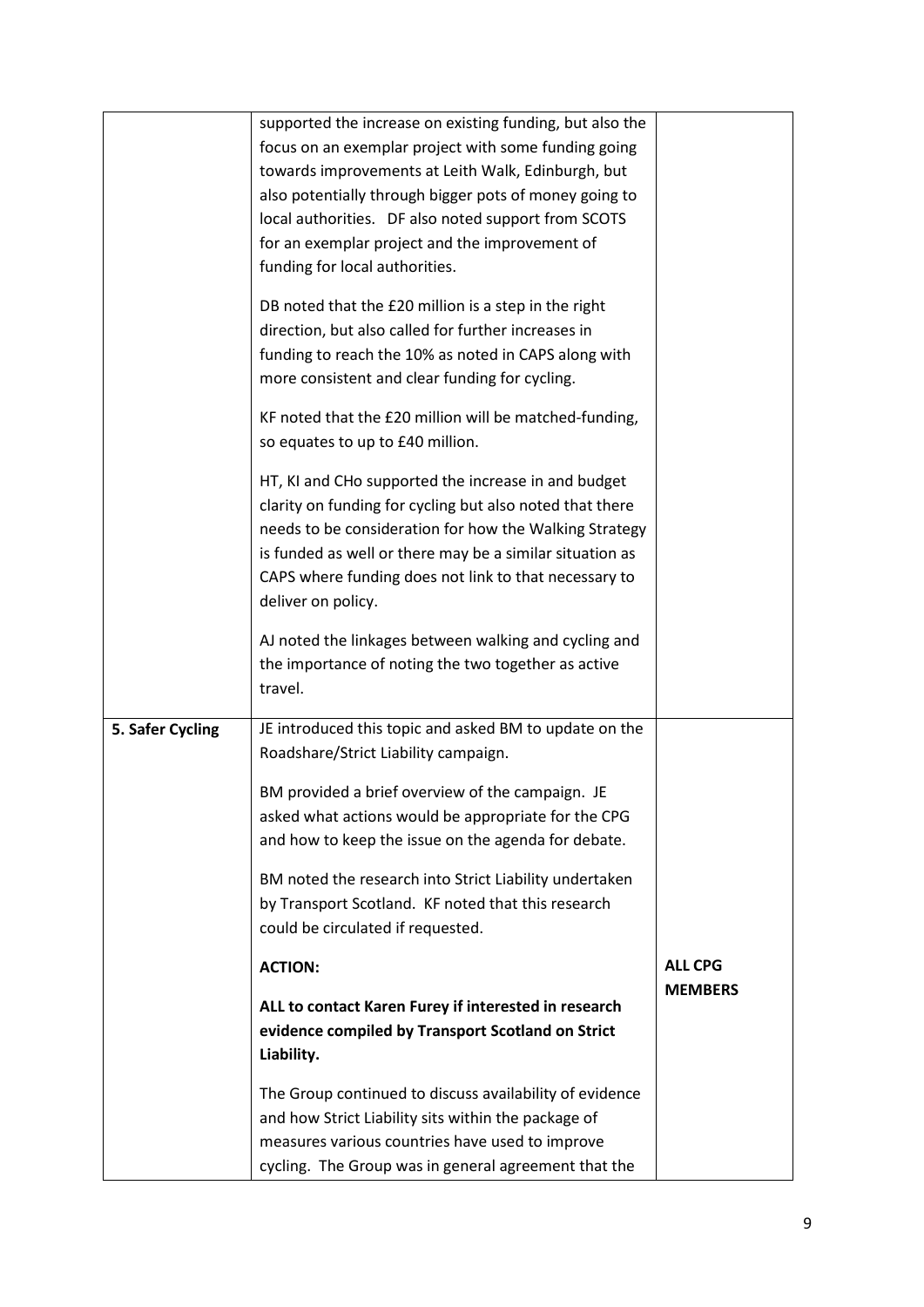| topic should remain a standing item, but further work                                                                                                                                                                                                                                                |           |
|------------------------------------------------------------------------------------------------------------------------------------------------------------------------------------------------------------------------------------------------------------------------------------------------------|-----------|
| would be required to establish robust evidence and to                                                                                                                                                                                                                                                |           |
| ensure that debate continued. AJ and JE both<br>supported development of a debate on the subject of                                                                                                                                                                                                  |           |
| Strict Liability.                                                                                                                                                                                                                                                                                    |           |
|                                                                                                                                                                                                                                                                                                      |           |
| <b>ACTION:</b>                                                                                                                                                                                                                                                                                       |           |
| Highlight issue of Strict Liability in form of a debate in                                                                                                                                                                                                                                           | <b>AJ</b> |
| <b>Scottish Parliament.</b>                                                                                                                                                                                                                                                                          |           |
| AJ noted that the reception on Strict Liability will be                                                                                                                                                                                                                                              |           |
| held on 12 December.                                                                                                                                                                                                                                                                                 |           |
| The Key Reported Road Casualties Scotland 2012<br>released in June 2013 was noted. DdF noted that<br>despite the declining trend of casualties for overall road<br>users, cycling casualties are increasing. DdF noted that                                                                          |           |
| there are potential theories behind this, particularly the<br>increase on rural roads, but noted that there needs to<br>be research on why cycling casualties are increasing. AJ<br>supported further consideration on this at a future<br>meeting.                                                  |           |
| <b>ACTION:</b><br>CPG (NK) to include cycling casualty statistics/research<br>as a future topic for the CPG, potentially inviting an<br>expert on the subject (e.g., Malcolm Wardlaw).                                                                                                               | CPG (NK)  |
| AJ noted that she had lodged a Parliamentary Question<br>regarding the Nice Way Code Campaign. In addition, AJ<br>received a response from the Minister on queries on<br>the Nice Way Code.                                                                                                          |           |
| <b>ACTION:</b><br>CPG (NK) to distribute Parliamentary Questions and<br>answers and Letter from the Minister regarding the<br>Nice Way Code.                                                                                                                                                         | CPG (NK)  |
| IA noted that the Nice Way Code was currently being<br>independently evaluated and the report on this would<br>be due back in October/November 2013. IA noted that<br>feedback would be provided to partners and<br>stakeholders and that this could be presented to the<br>CPG at the next meeting. |           |
|                                                                                                                                                                                                                                                                                                      |           |